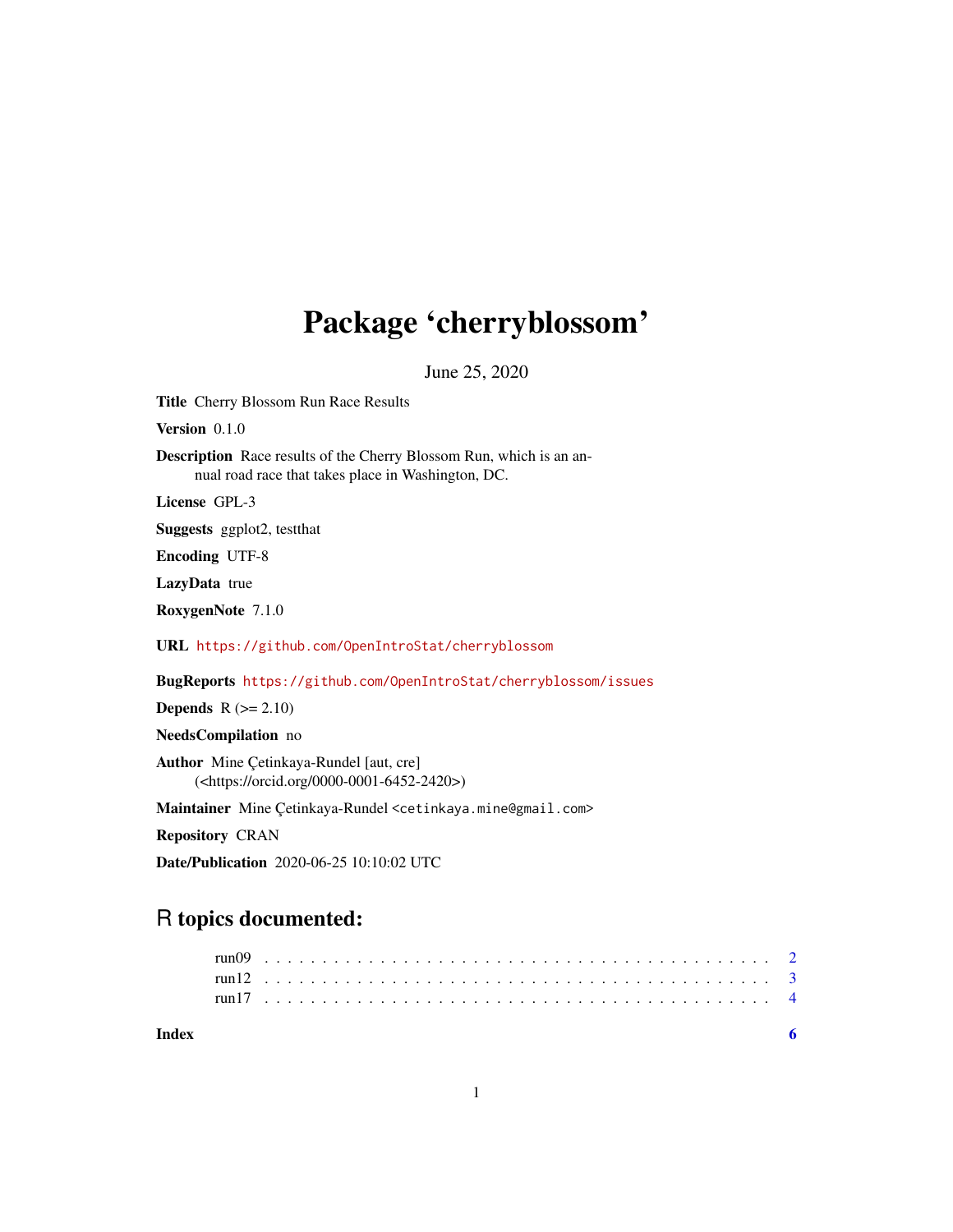#### <span id="page-1-0"></span>Description

Details for all 14,974 runners in the 2009 Cherry Blossom Run, which is an annual road race that takes place in Washington, DC.

#### Usage

run09

### Format

A data frame with 14,974 observations on the following 14 variables.

place Finishing position. Separate positions are provided for each gender.

time The total run time.

net time The run time from the start line to the finish line.

pace Average time per mile, in minutes.

age Age.

gender Gender.

first First name.

last Last name.

city Hometown city.

state Hometown state.

country Hometown country.

div Running division (age group).

div\_place Division place, also broken up by gender.

div\_tot Total number of people in the division (again, also split by gender).

#### Source

[Cherry Blossom Race Results](http://www.cherryblossom.org/aboutus/results.php)

### Examples

```
library(ggplot2)
```

```
# Finishing times by gender
ggplot(run09, aes(x = time, y = gender)) +geom_boxplot() +
 labs(
```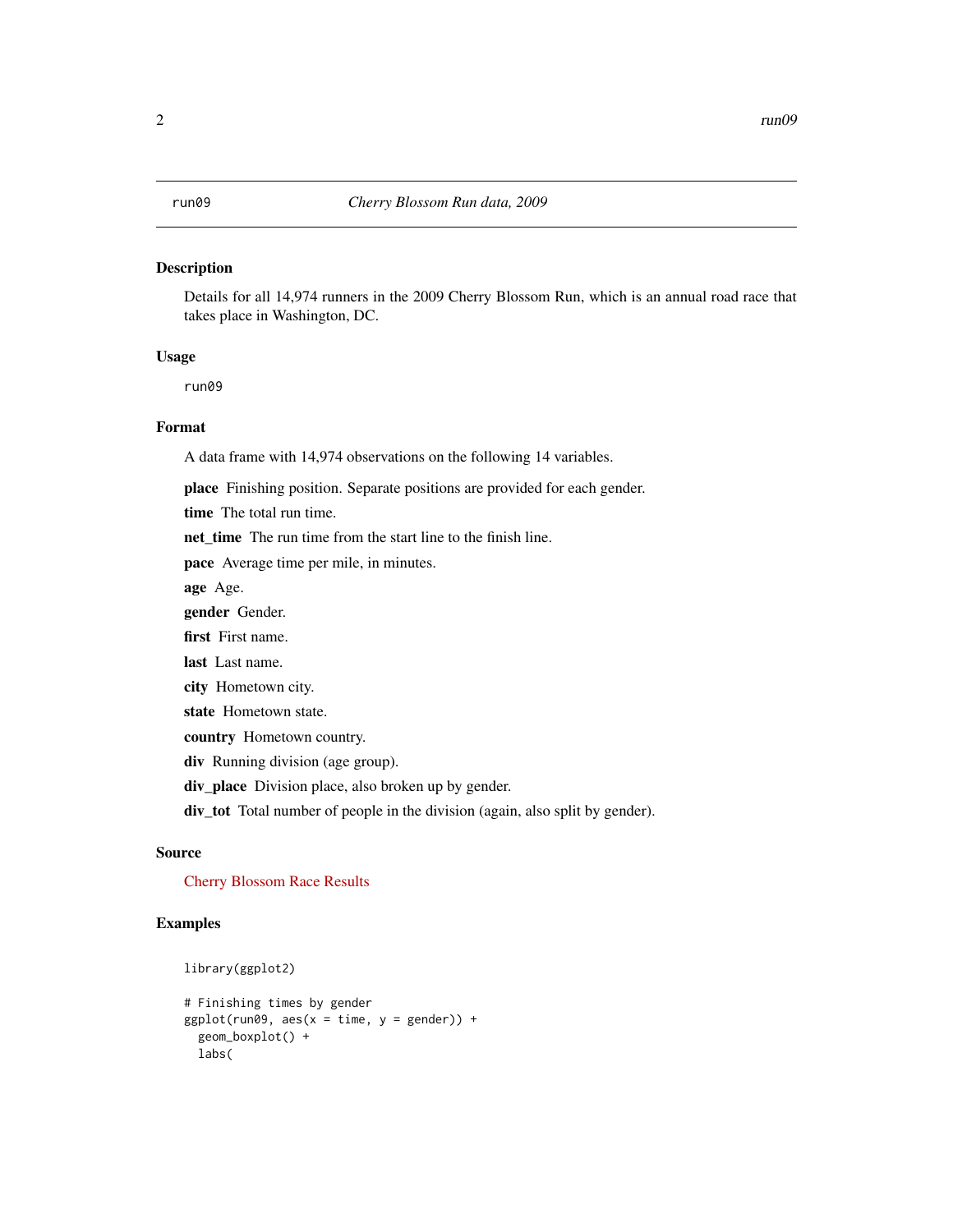#### <span id="page-2-0"></span> $run12$  3

```
title = "Finishing times for 2009 Cherry Blossom Run, by gender",
   x = "Time to complete the race, in minutes",
   y = "Gender"
   )
# Pacing times by gender
ggplot(run09, aes(x = pace, y = gender)) +geom_boxplot() +
 labs(
   title = "Pacing for 2009 Cherry Blossom Run, by gender",
   x = "Average time per mile, in minutes",
   y = "Gender"
   )
```
run12 *Cherry Blossom Run data, 2012*

#### Description

Details for all 16,924 runners in the 2012 Cherry Blossom Run, which is an annual road race that takes place in Washington, DC.

#### Usage

run12

#### Format

A data frame with 16,924 observations on the following 9 variables.

place Finishing position. Separate positions are provided for each gender.

time The total run time,, in minutes.

pace Average time per mile, in minutes.

age Age.

gender Gender.

location Hometown city.

state Hometown state (if from the US) or country.

div\_place Division place, also broken up by gender.

div\_tot Total number of people in the division (again, also split by gender).

#### Source

[Cherry Blossom Race Results](http://www.cherryblossom.org/aboutus/results.php)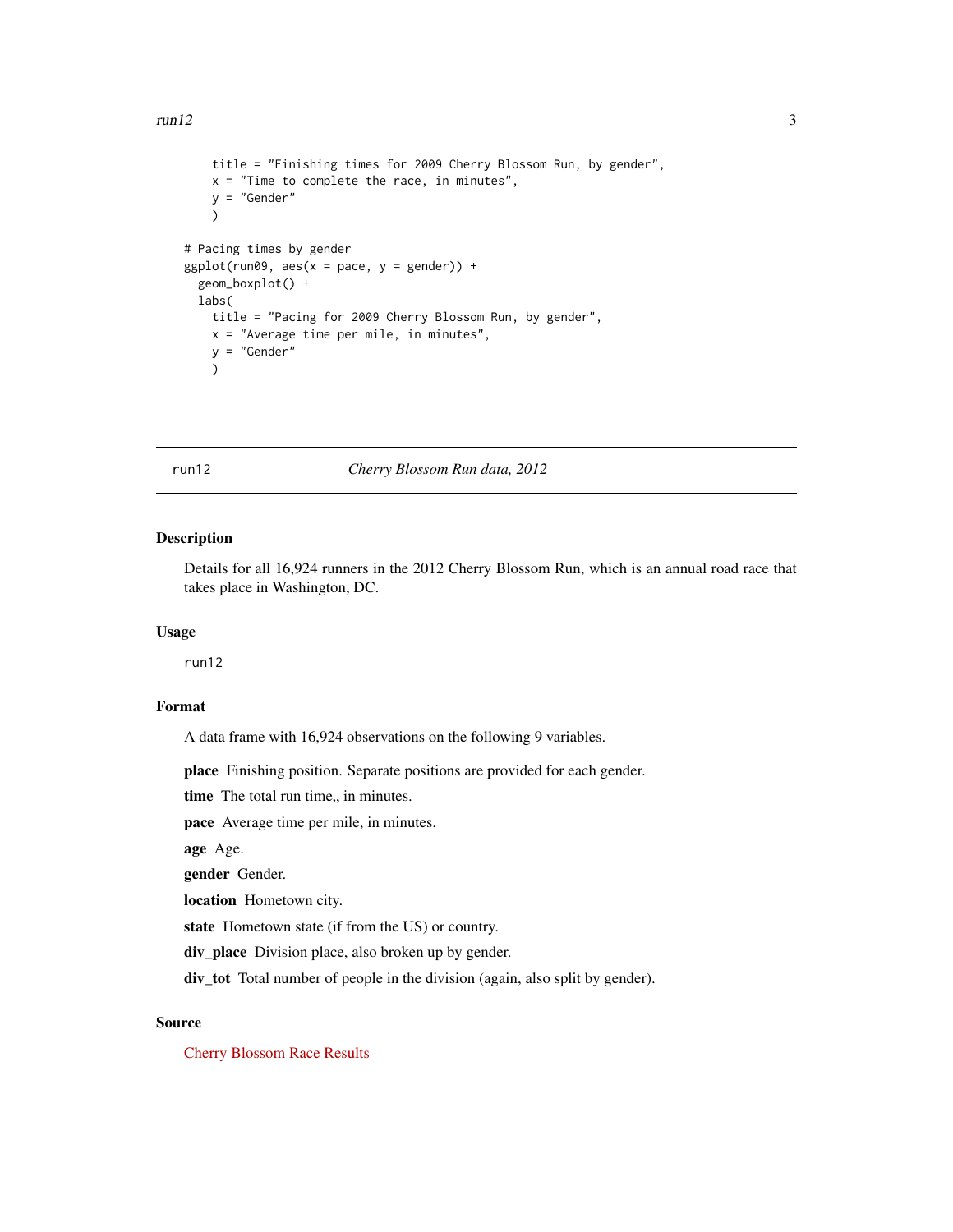#### <span id="page-3-0"></span>Examples

```
library(ggplot2)
# Finishing times
ggplot(run12, aes(x = time)) +geom_histogram(binwidth = 5) +
 labs(
    title = "Finishing times for 2012 Cherry Blossom Run,",
   x = "Time to complete the race, in minutes",
   y = "Frequency"
   )
# Pacing
ggplot(run12, aes(x = pace)) +geom_histogram(binwidth = 0.5) +
 labs(
   title = "Pacing for 2012 Cherry Blossom Run",
   x = "Average time per mile, in minutes",
   y = "Frequency"
    )
```
run17 *Cherry Blossom Run data, 2017*

#### Description

Details for all 19,961 runners in the 2017 Cherry Blossom Run, which is an annual road race that takes place in Washington, DC. Most runners participate in a 10-mile run while a smaller fraction take part in a 5k run or walk.

#### Usage

run17

#### Format

A data frame with 19,961 observations on the following 9 variables.

bib Number on the runner's bib.

name Name of the runner, with only the initial of their last name.

sex Gender of the runner.

age Age of the runner.

city Home city of the runner.

net\_sec Time to complete the race, after accounting for the staggered starting time, in seconds.

clock\_sec Time to complete the race, ignoring the staggered starting time, in seconds.

pace\_sec Average time per mile, in seconds.

event The event the racer participated in, either the "10 Mile" race or the "5K".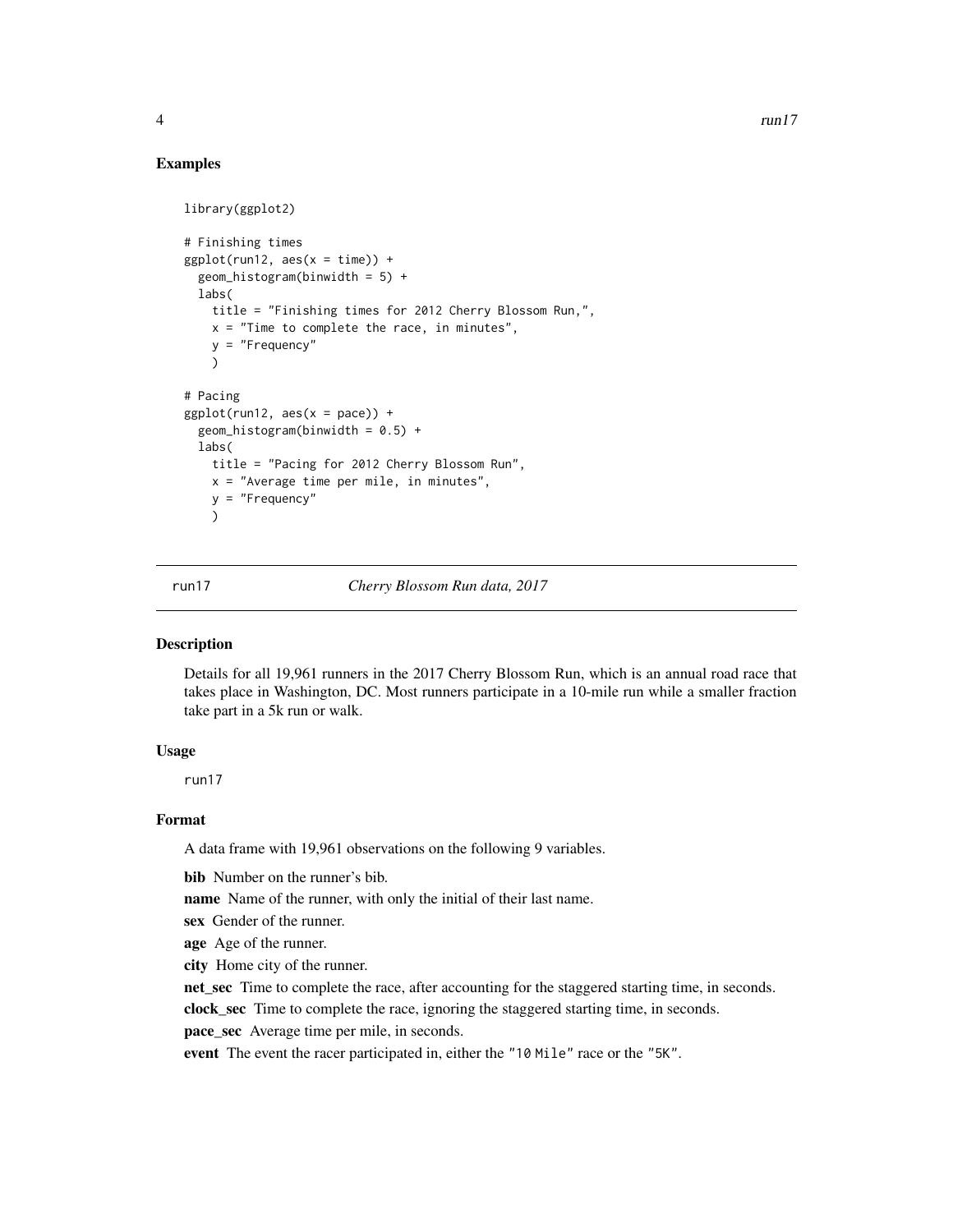$run17$  5

### Details

There was a time limit where all 10 Mile racers had to finish by. Can you figure out what that time is?

#### Source

[Cherry Blossom Race Results](http://www.cherryblossom.org/aboutus/results.php)

#### Examples

```
library(ggplot2)
# Finishing times
ggplot(run17, aes(x = net\_sec)) +geom_histogram(binwidth = 300) +
  facet_wrap(~event, nrow = 2) +
  labs(
    title = "Finishing times for 2017 Cherry Blossom Run, by event",
   subititle = "After accounting for the staggered starting time",
   x = "Time to complete the race, in seconds",
   y = "Frequency"
   )
# Pacing
ggplot(run17, aes(x = pace\_sec)) +
  geom_histogram(binwidth = 100) +
  factor_{w}rap(~event, nrow = 2, scales = "free_y") +
  labs(
   title = "Pacing for 2017 Cherry Blossom Run, by event",
   x = "Average time per mile, in seconds",
   y = "Frequency"
    )
```